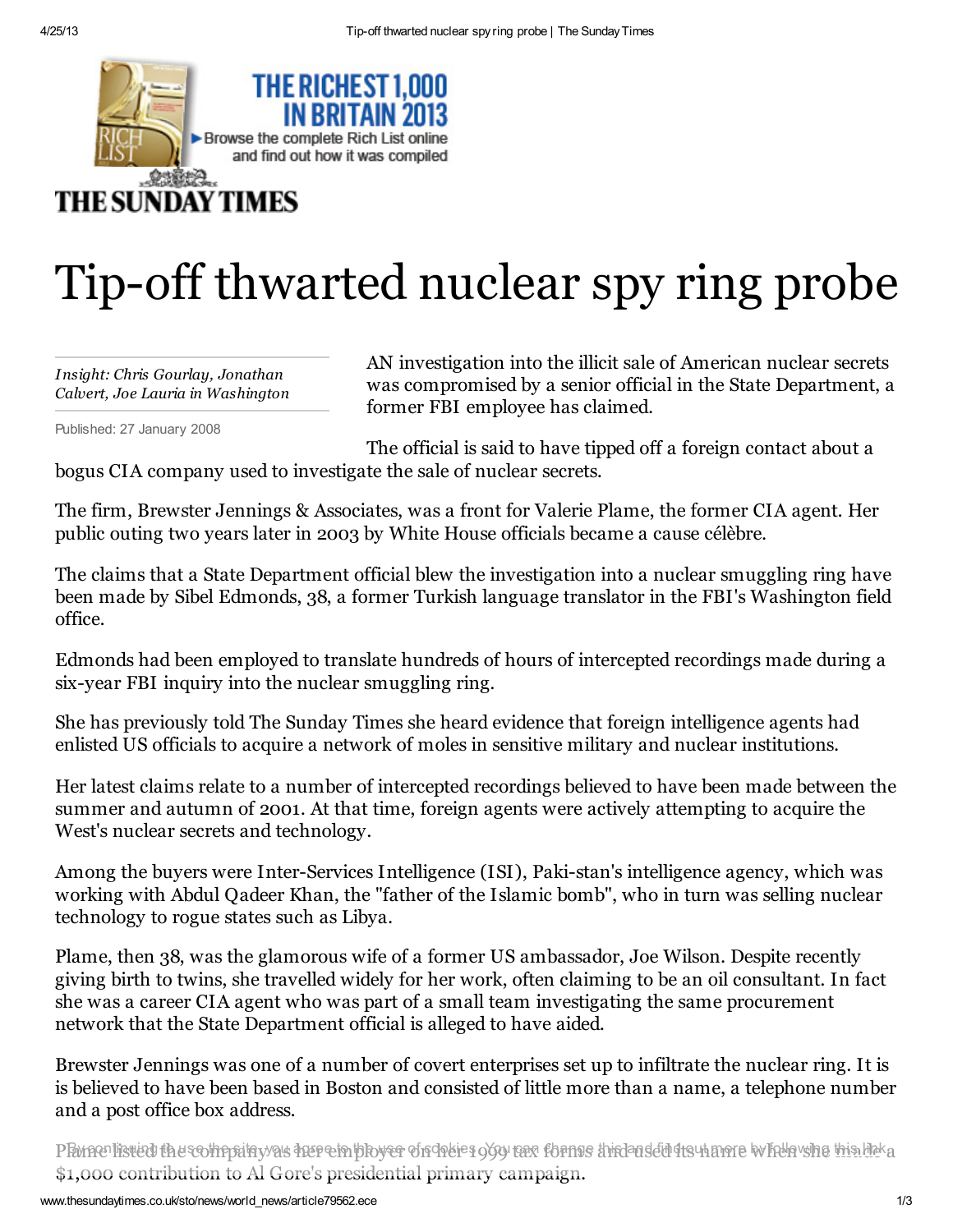The FBI was also running an inquiry into the nuclear network. When Edmonds joined the agency after the 9/11 attacks she was given the job of reviewing the evidence.

The FBI was monitoring Turkish diplomatic and political figures based in Washington who were allegedly working with the Israelis and using "moles" in military and academic institutions to acquire nuclear secrets.

The creation of this nuclear ring had been assisted, Edmonds says, by the senior official in the State Department who she heard in one conversation arranging to pick up a \$15,000 bribe.

One group of Turkish agents who had come to America on the pretext of researching alternative energy sources was introduced to Brewster Jennings through the Washington-based American Turkish Council (ATC), a lobby group that aids commercial ties between the countries. Edmonds says the Turks believed Brewster Jennings to be energy consultants and were planning to hire them.

But she said: "He [the State Department official] found out about the arrangement . . . and he contacted one of the foreign targets and said . . . you need to stay away from Brewster Jennings because they are a cover for the government.

"The target . . . immediately followed up by calling several people to warn them about Brewster Jennings.

"At least one of them was at the ATC. This person also called an ISI person to warn them." If the ISI was made aware of the CIA front company, then this would almost certainly have damaged the investigation into the activities of Khan. Plame's cover would also have been compromised, although Edmonds never heard her name mentioned on the intercepts. Shortly afterwards, Plame was moved to a different operation.

The State Department official said on Friday: "It is impossible to find a strong enough way to deny these allegations which are both false and malicious."

It would be more than two years before Khan was forced to admit he had been selling nuclear weapons technology to Libya, Iran and North Korea.

In the meantime, the role of Plame and Brewster Jennings became public knowledge in 2003. Plame's husband, Wilson, wrote a report that undermined claims by President George W Bush that Saddam Hussein's regime had attempted to buy uranium in Niger - a key justification for the invasion of Iraq.

The following week Robert Novak, a journalist, revealed that Wilson's wife was a CIA agent. In the scandal that followed, Novak's sources were revealed to be two senior members of the Bush administration. A third, Lewis "Scooter" Libby, was convicted of obstructing the criminal investigation into the affair.

Phillip Giraldi, a former CIA officer, said: "It's pretty clear Plame was targeting the Turks. If indeed that [State Department] official was working with the Turks to violate US law on nuclear exports, it would have been in his interest to alert them to the fact that this woman's company was affiliated to the CIA. I don't know if that's treason legally but many people would consider it to be."

The FBI denied the existence of a specific case file about any outing of Brewster Jennings by the State Department official, in a response to a freedom of information request. However, last week The Sunday Times obtained a document, signed by an FBI official, showing that the file did exist in 2002.